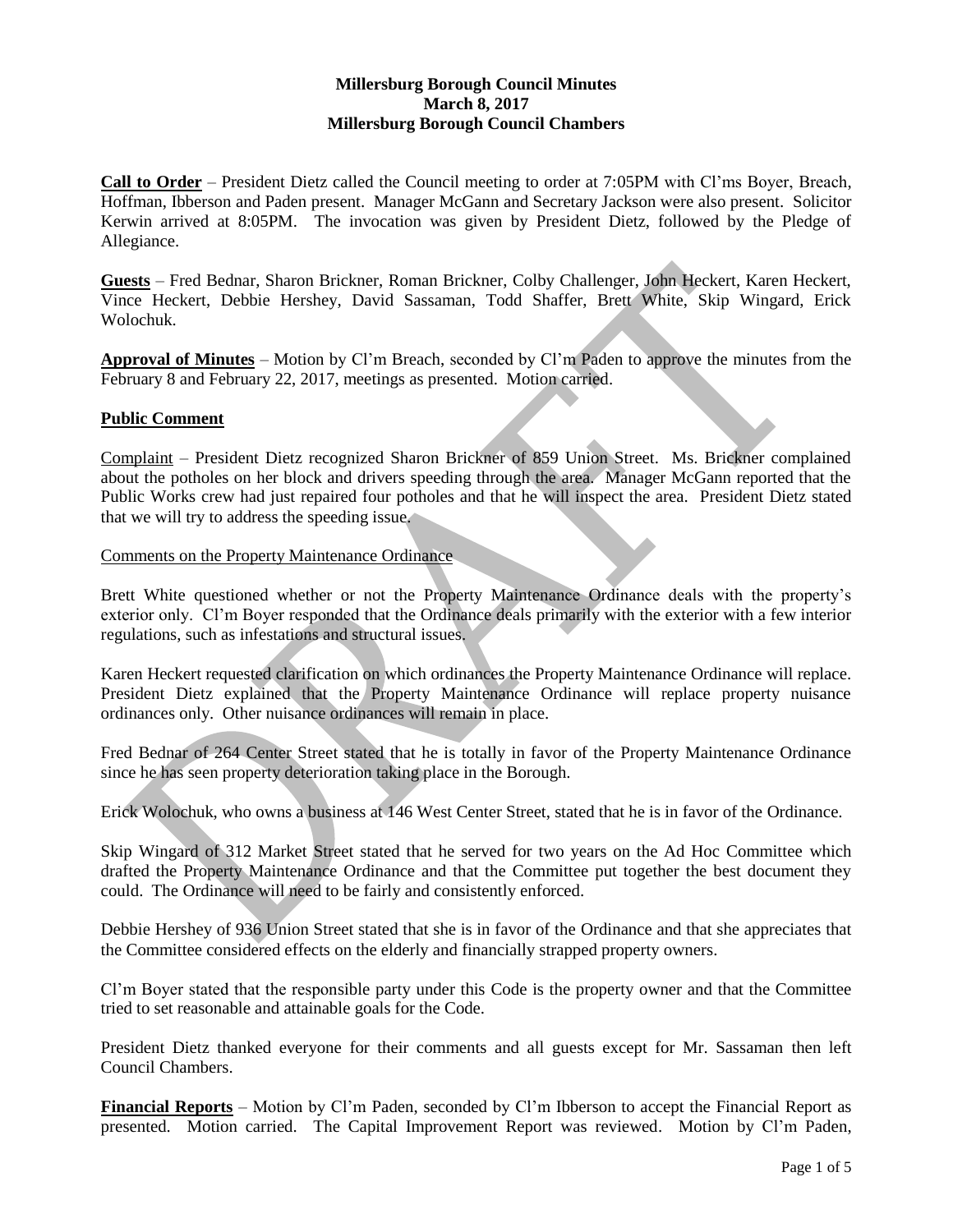seconded by Cl'm Boyer to approve the Check Detail Report as presented. Motion carried with yes votes from Cl'ms Boyer, Breach, Dietz, Hoffman, Ibberson and Paden.

# **Committee Reports**

**Employee Relations –** No report.

## **Finance and Risk Management**

Accident Insurance Policy (Volunteer Insurance) – Council reviewed a proposal for renewal from Aegis Security Insurance Company. Council directed Manager McGann to question our agent regarding the stated age restriction and the matter was then tabled.

Zelenkofske Axelrod LLC Invoice – Council reviewed a progress billing invoice for \$6,000 for the 2016 audit. Motion by Cl'm Breach, seconded by Cl'm Paden to pay the invoice. Motion carried with yes votes from Cl'ms Boyer, Breach, Dietz, Hoffman, Ibberson and Paden.

Auditor Request For Proposal – Council reviewed the draft RFP for auditing services for 2017-2019. Motion by Cl'm Breach, seconded by Cl'm Paden to advertise the RFP in the Patriot News and the Upper Dauphin Sentinel around May 1, 2017. Motion carried with yes votes from Cl'ms Boyer, Breach, Dietz, Hoffman, Ibberson and Paden.

President Dietz called an executive session at 8:07PM for legal and real estate matters. Mr. Sassaman left Council Chambers. Solicitor Kerwin left the meeting at the conclusion of the executive session. President Dietz called the meeting back into regular session at 8:51PM with Mr. Sassaman returning to Council Chambers.

### **Parks and Recreation**

Donation to Parks & Rec. – Chairman Boyer reported that we recently received a \$500 donation from the Millersburg Moose earmarked for Parks & Rec. Boyer would like to price lights for the swinging bridge and research installation of same. Council directed Manager McGann to provide the cost of operating the white lights on the gazebo and also directed that they be left on through April  $12<sup>th</sup>$ .

Welcome Center Concession Stand Lease – Council reviewed the lease at the last Committee meeting. Motion by Cl'm Breach, seconded by Cl'm Ibberson to approve the lease. Motion carried.

MYO Compost Site - Chairman Boyer reported that the Public Works crew has been doing clean-up work there.

Amendment to Little League Facility Use Agreement – The date for the Little League Opening Day Parade in the original agreement was April  $8<sup>th</sup>$ . This amendment restates the date of the parade as April  $22<sup>nd</sup>$ . Motion by Cl'm Hoffman, seconded by Cl'm Breach to approve the agreement amendment. Motion carried.

# **Property**

Fire-Proof Filing Cabinet – Council previously reviewed choices for a new fire-proof filing cabinet. There is \$2,500 budgeted for this item in the Capital Improvement budget. Motion by Cl'm Hoffman, seconded by Cl'm Paden to approve the purchase of a FireKing Patriot 4-drawer fireproof vertical file cabinet from Quill for \$1,947.69. Motion carried with yes votes from Cl'ms Breach, Dietz, Hoffman, Ibberson and Paden. Cl'm Boyer had stepped out of Council Chambers.

Facility Use Agreement – DiSanto Mobile Office – Tabled.

**Public Safety –** Chairman Ibberson had nothing to report.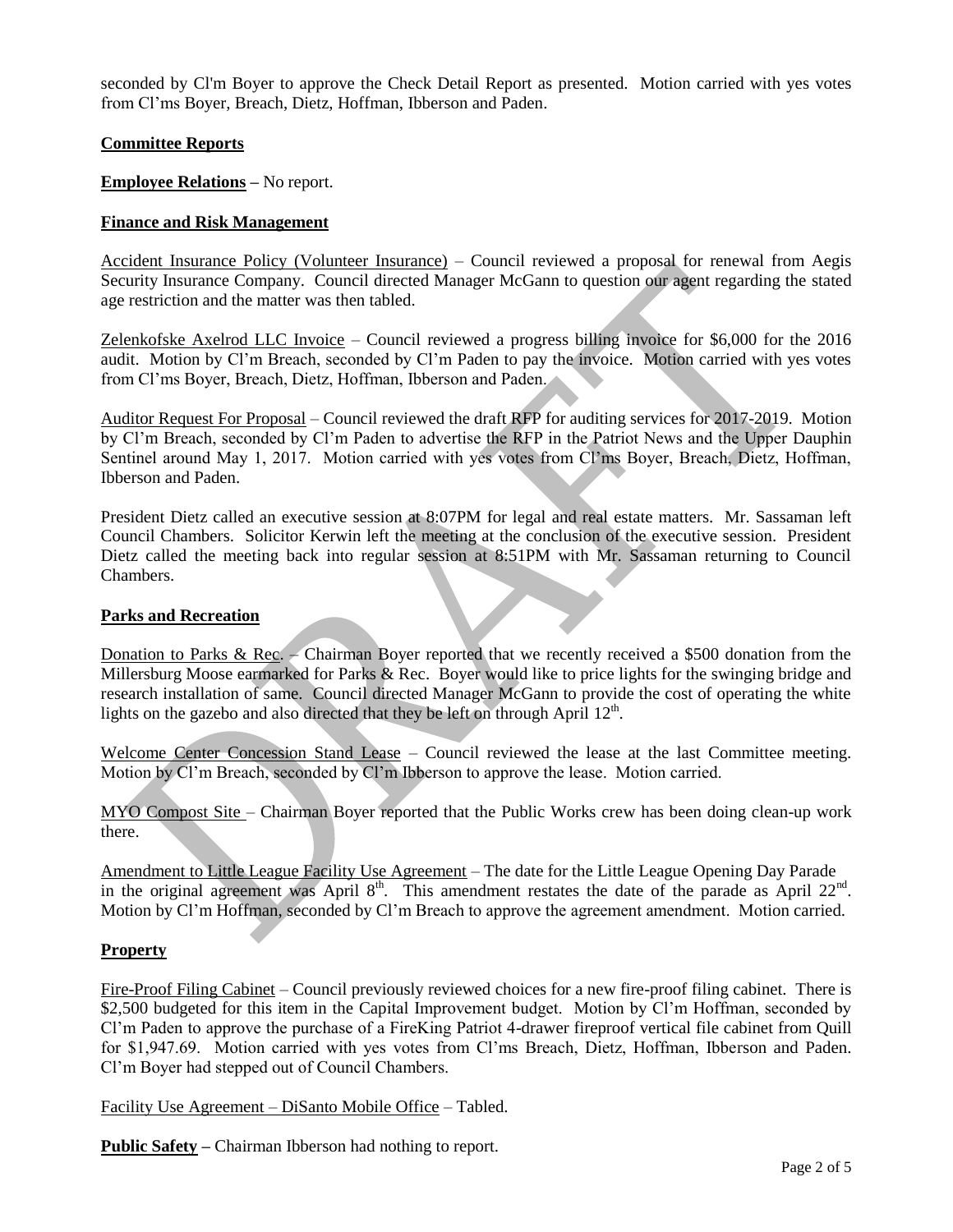# **Streets**

Complaint – Chairman Paden asked Manager McGann to update the Council on a complaint filed by Mark Hoffman regarding the condition of the intersection of Seal and North Streets. McGann reported that the Public Works crew repaired potholes at that intersection and that he advised Mr. Hoffman that he will find the intersection in much better condition.

2017 Paving Project – Council reviewed the budget numbers provided by New Enterprise Stone & Lime. The work to be performed was milling and repaving of the 300 block of Cherry Street and installation of two ADA curb ramps, totaling \$72,440. Council discussed the unknown condition underneath the street. Council directed Manager McGann to have Anne Anderson reassess the project and investigate with a core sample. Anderson is also to inspect the culvert at Cherry and Race Streets.

In reference to Ms. Brickner's complaint regarding the condition of the macadam in the 800 block of East Union Street, Anderson is to price applying a wearing course as an alternate. Installation of a stop sign on Union Street at Wiconisco Street was also suggested as a possibility to help with the speeders.

# Brinjac Engineering Contract for 2017 Paving Project – Tabled.

Street Sweeper Rental – Council reviewed the Rental Agreement provided by Golden Equipment for \$2,500 for the week of April 3<sup>rd</sup>. Manager McGann reported that Solicitor Kerwin has reviewed it and had no objections. Motion by Cl'm Ibberson, seconded by Cl'm Paden to approve the rental agreement for the street sweeper for \$2,500. Motion carried with yes votes from Cl'ms Boyer, Breach, Dietz, Hoffman, Ibberson and Paden.

Facility Use Agreement – Tour de Millersburg Bike Race – The organization requests the use of the gazebo, Market Square, MYO and Seal Parks, and various streets for the Tour de Millersburg on August 5<sup>th</sup> and 6<sup>th</sup>. The user fee was set at \$110 to cover the rental of the gazebo and Seal Park pavilion #1. Motion by Cl'm Breach, seconded by Cl'm Paden to approve the agreement as presented. Motion carried.

Kimberly Schlegel Request for Marked Parking Stalls – Council directed Manager McGann to respond to Ms. Schlegel that her request for the Borough to paint parking stall lines in the 400 block of Market Street is denied. It was confirmed that a ticket can be issued for an operator not parking a vehicle completely within the lines of a designated parking stall.

Post Office Request for Reserved Parking – Council is monitoring the situation regarding the Post Office's request for three reserved stalls on Union Street for the rural route carriers.

# **Economic Development**

Website Design Proposal – Susquehanna Design & Printing Creative provided a website design and hosting proposal for the Borough's website. Council directed Manager McGann to confirm the website can be hosted on the allocated disk space. Motion by Cl'm Breach, seconded by Cl'm Ibberson to approve the proposal for \$1,000 for the first year. Motion carried with yes votes from Cl'ms Boyer, Breach, Dietz, Hoffman, Ibberson and Paden.

**Manager's Report –** Written report provided to all Cl'ms.

Christmas Lights Purchase **–** Council reviewed a quote from Display Sales for an additional 300 LED lights. The cost would fully reimbursed by the Lions Club. Motion by Cl'm Paden, seconded by Cl'm Ibberson to spend up to \$1,200 for 300 LED Christmas bulbs. Motion carried with yes votes from Cl'ms Boyer, Breach, Dietz, Hoffman, Ibberson and Paden.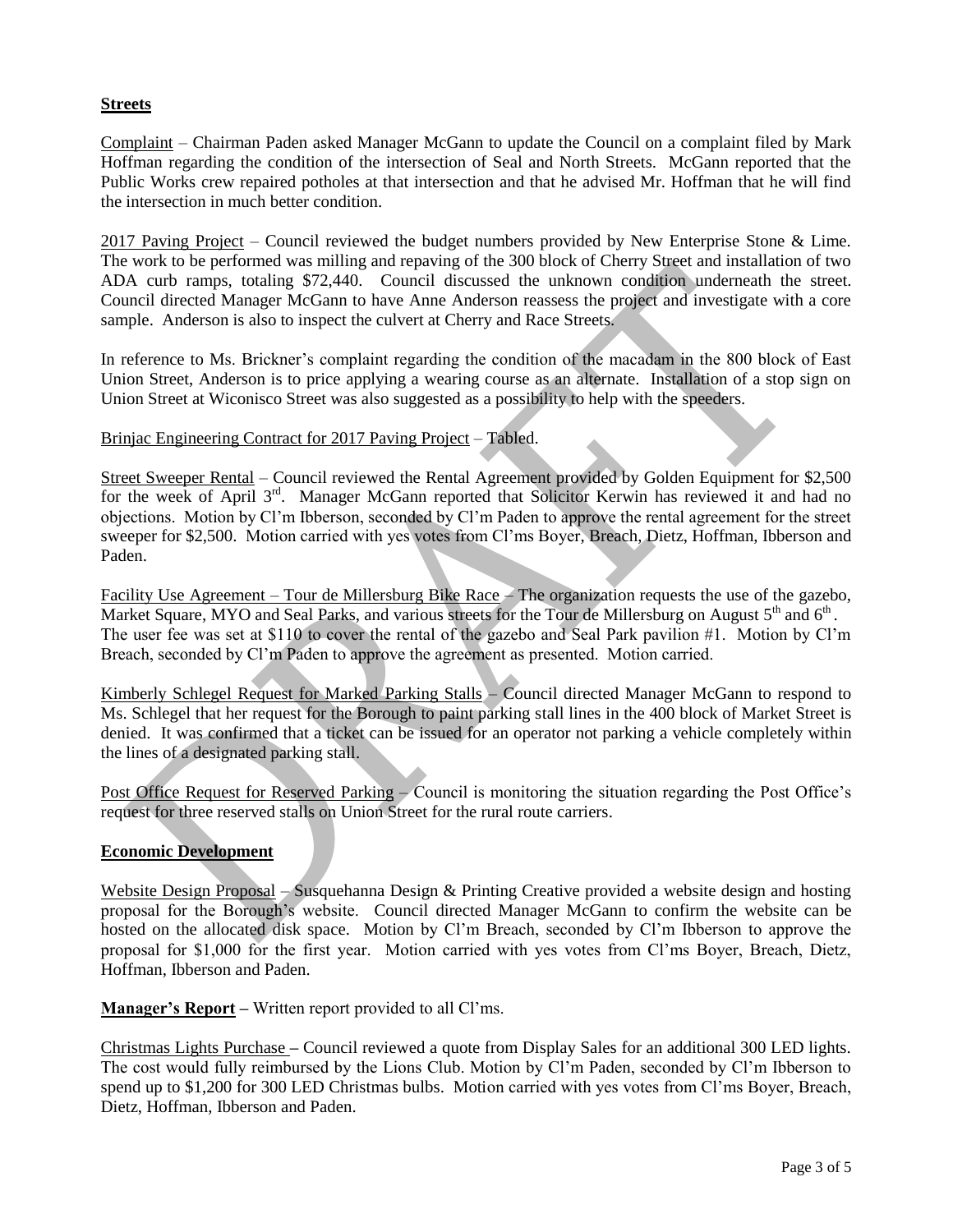2017 Truck Loan Update – Manager McGann reported that he is still trying to get the correct finalized documents from Mid Penn Bank.

## **Unfinished Business**

Borough Ordinance No. 1-17 Property Maintenance Code – Motion by Cl'm Hoffman, seconded by Cl'm Paden to approve Borough Ordinance No. 1-17 with the effective date of June 1, 2017. Motion carried.

Borough Resolution No. 17-02 – This resolution establishes the Appeals Board, effective June 1, 2017. Members are Frederick W. Bednar whose term will expire December 31, 2017; Erick G. Wolochuk whose term will expire December 31, 2018; and Deborah M. Hershey whose term will expire December 31, 2019. Alternate is Larry Conley whose term will expire December 31, 2019. Motion by Cl'm Hoffman, seconded by Cl'm Boyer to approve Borough Resolution No. 17-02, as amended. Motion carried.

Borough Resolution No. 17-03 – This resolution adopts the Appeals Form and applicable fees.Motion by Cl'm Hoffman, seconded by Cl'm Boyer to approve Borough Resolution No. 17-03, effective June 1, 2017. Motion carried.

Borough Resolution No. 17-04 – This resolution establishes the Property Maintenance Code fee schedule. Motion by Cl'm Hoffman, seconded by Cl'm Paden to approve Borough Resolution No. 17-04, effective June 1, 2017. Motion carried.

Property Maintenance Administration Standard Operating Procedure – This will be adhered to and changed as needed.

HRG Invoice – Council reviewed an invoice for \$3,288 for the State Street Storm Sewer Project. Motion by Cl'm Paden, seconded by Cl'm Breach to forward the invoice to Dauphin County for payment. Motion carried.

### **New Business**

Millersburg Reamer Property – Nikki Moyers of Med Staffers in Carlisle presented a proposal at the February Committee meeting to establish a medicinal marijuana dispensary on the former Millersburg Reamer property. Only 27 licenses will be issued state-wide. The facility would also be coupled with a vocational training center for adults with mental disabilities. Solicitor Kerwin drafted a letter of intent. The dates are based on December 31, 2017. Rent would be \$1,000 per month with a 3% annual increase. Additional real estate taxes assessed on a valuation over \$100,000 would be due to the Borough. Motion by Cl'm Hoffman, seconded by Cl'm Ibberson to approve the letter of intent incorporating the aforementioned particulars. Motion carried with one no vote from Cl'm Paden.

**Communications** – All communications were made available to Cl'ms. There was nothing requiring Council action.

### **Organization Reports**

Upper Dauphin COG – President Dietz reported that Jerry Feaser from the Dauphin County Elections Bureau was the guest speaker. COG will not be pursuing the calcium chloride bulk purchase.

Millersburg Planning Commission – Manager McGann reported that a façade wall was permitted.

Millersburg Fire Company – President Dietz reminded Cl'ms about the Meet  $\&$  Greet event.

Millersburg Area Authority – President Dietz referred Cl'ms to their meeting minutes.